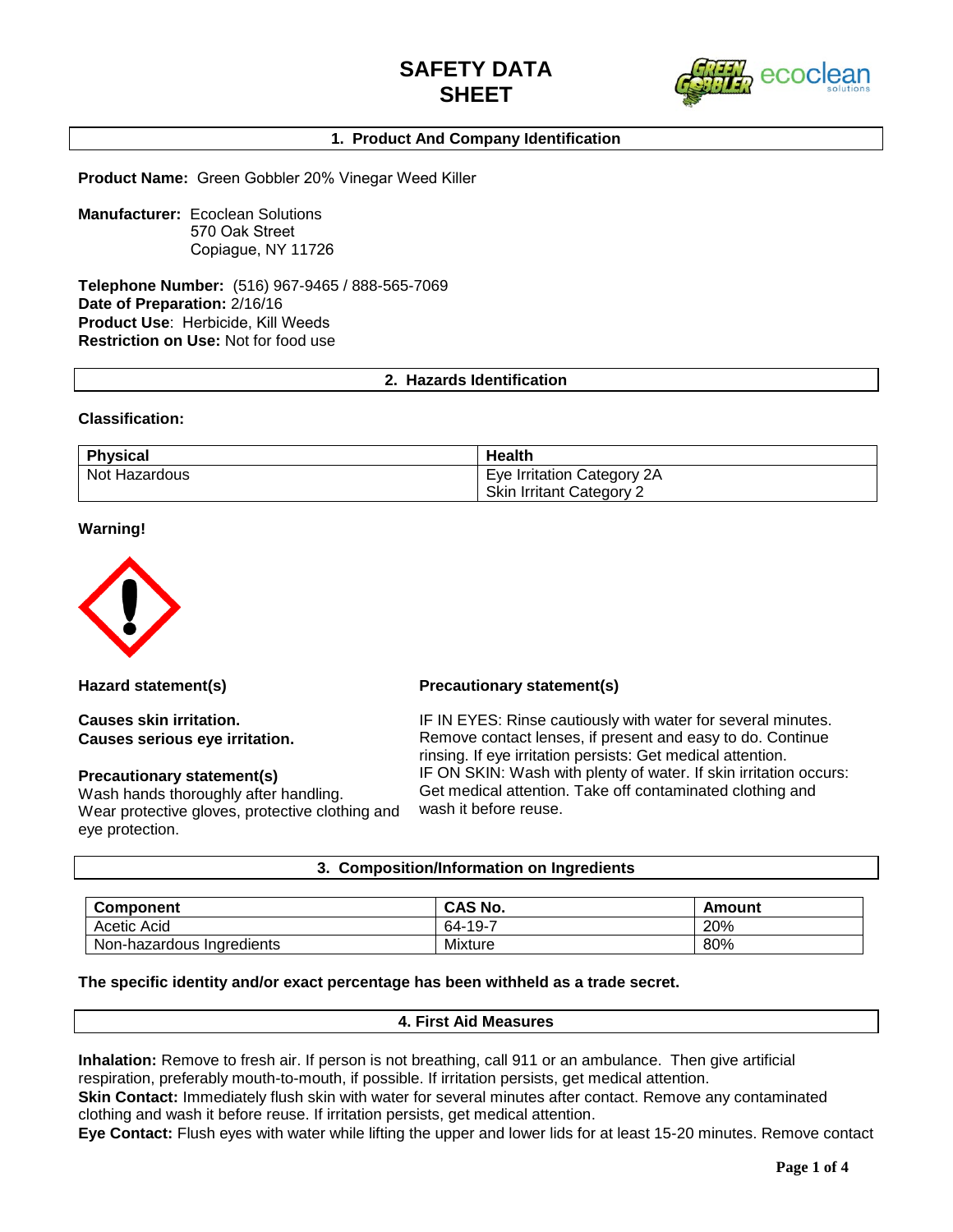# **MATERIAL SAFETY DATA SHEET**  Green Gobbler

lenses if present and easy to do, after the first 5 minutes; then continue flushing. Get medical attention if irritation persists.

**Ingestion:** If the person is alert, have them rinse their mouth with water and give 1 glass of water to sip. Do not induce vomiting. Never give anything by mouth to a person who is unconscious or convulsing. Immediately call a doctor or poison center.

**Most important symptoms/effects, acute and delayed:** Causes serious eye irritation. Causes skin irritation. May be harmful if swallowed. Inhalation of vapors may cause mucous membrane and upper respiratory irritation.

**Indication of immediate medical attention and special treatment, if necessary:** If ingestion or eye contact occurs, get medical attention.

#### **5. Firefighting Measures**

**Suitable (and unsuitable) extinguishing media:** Use any media appropriate for the surrounding fire.

**Specific hazards arising from the chemical:** Not flammable or combustible. Combustion may produce oxides of carbon.

**Special protective equipment and precautions for fire-fighters**: Firefighters should wear positive pressure selfcontained breathing apparatus and full protective clothing for fires in areas where chemicals are used or stored.

### **6: Accidental Release Measures**

**Personal precautions, protective equipment, and emergency procedures:** Avoid contact with eyes, skin and clothing. Avoid breathing vapors. Wear personal protective as described in Section 8.

**Environmental hazards: Avoid release into the environment.** Report spill as required by local and federal regulations.

**Methods and materials for containment and cleaning up:** Dilute spilled liquid with water. Large spills can be neutralized with dilute solutions of soda ash or lime. Collect with an absorbent material and collect into a suitable container for disposal.

#### **7. Handling and Storage**

**Precautions for safe handling:** Avoid contact with eyes and skin. Avoid breathing vapors. Wear protective clothing when handling. Wash thoroughly after handling. Use with adequate ventilation. Wash contaminated clothing before reuse. Discard contaminated leather items like shoes and belts that cannot be decontaminated. Keep out of reach of children and pets. DO NOT mix with other household cleaning agents.

**Conditions for safe storage, including any incompatibilities:** Keep from freezing. Store only in original tightly sealed container and out of the reach of children.

| <b>CHEMICAL</b>           | <b>EXPOSURE LIMIT</b>             |
|---------------------------|-----------------------------------|
| Acetic Acid               | 10 ppm TWA OSHA PEL               |
|                           | 10 ppm TWA, 15 ppm STEL ACGIH TLV |
| Non-hazardous Ingredients | None Established                  |

**8. Exposure Controls / Personal Protection**

**Ventilation:** Use outdoors or with adequate ventilation to maintain exposure levels below the exposure limits above.

**Respiratory Protection:** If the exposure limits are exceeded, wear an approved respirator for organic vapors. Follow OSHA regulations and good industrial hygiene practice in the selection and use of respirators. **Gloves:** Neoprene or other impervious gloves are recommended.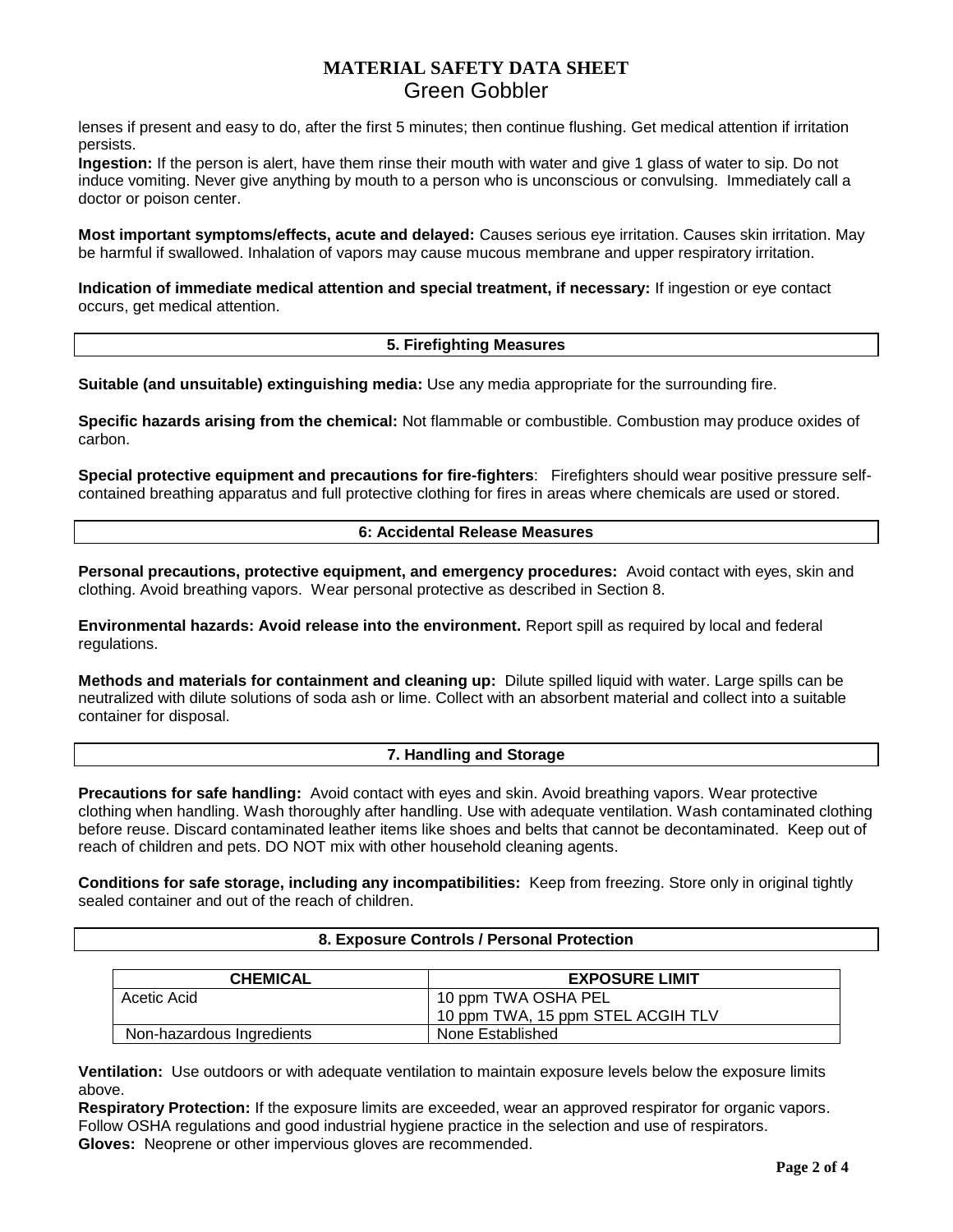# **MATERIAL SAFETY DATA SHEET**  Green Gobbler

### **Eye Protection:** Safety goggles recommended.

**Other Protective Equipment/Clothing:** Wear protective clothing as needed to avoid skin contact.

#### **9. Physical and Chemical Properties**

**Appearance:** Liquid with vinegar color. **Odor:** Vinagar odor

| <b>Odor threshold:</b> $0.21 - 1$ ppm (acetic acid)   | <b>pH: 2.8</b>                            |
|-------------------------------------------------------|-------------------------------------------|
| Melting point/freezing point: ~30°F                   | Boiling point/ Boiling Range: 215°F       |
| Flash point: None                                     | Evaporation rate: Not determined          |
| Flammability (solid, gas): Not applicable             |                                           |
| Flammable limits: LEL: 4% (acetic acid)               | UEL: 19.9% (acetic acid)                  |
| Vapor pressure: 11 mmHg @ 20°C (acetic acid)          | Vapor density: 2.1 (acetic acid)          |
| Relative density: 1.025                               | Solubility in Water: Completely soluble   |
| Partition coefficient: n-octanol/water: -0.17 (acetic | Auto-ignition temperature: Not determined |
| acid)                                                 |                                           |
| Decomposition temperature: Not determined             | Viscosity: Not determined                 |

#### **10. Stability and Reactivity**

**Reactivity:** Not normally reactive.

**Chemical stability:** Stable

**Possibility of hazardous reactions:** Reacts with bases generating heat.

**Conditions to avoid:** Avoid freezing and excessive heat.

**Hazardous decomposition products:** Thermal decomposition may produce oxides of carbon.

## 11. Toxicological Information

**Inhalation:** May cause irritation to the nose, throat and upper respiratory tract. High concentrations of acetic acid vapor may cause pulmonary edema.

**Skin Contact:** Causes skin irritation and possible burns on prolonged contact.

**Eye Contact**: Causes serious eye irritation.

**Ingestion:** May be harmful if swallowed. Causes mouth, throat, and gastrointestinal irritation.

**Chronic Hazards:** None known.

**Carcinogen:** None of the components is listed as a carcinogen or potential carcinogen by IARC, NTP, ACGIH or OSHA.

**Mutagenicity:** None of the components have been shown to cause germ cell mutagenicity.

**Reproductive Toxicity**: None of the components have been shown to cause reproductive or developmental toxicity.

### **Acute Toxicity Values:**

Acetic Acid: Oral Rat LD50: 3310 mg/kg; LD50 skin rabbit 1060 mg/kg;LC50 inhalation rat 11.4 mg/L/4 hr.

#### **12. Ecological Information**

### **Ecotoxicity:**

Acetic Acid **LC50:** Fathead minnow (Pimephales promelas) 79 mg/L/96 hr EC50: Daphnia magna 6000 mg/L/24 hr

**Persistence and degradability:** Readily biodegradable. **Bioaccumulative potential:** Not bioaccumulative **Mobility in soil:** No data available **Other adverse effects:** None known.